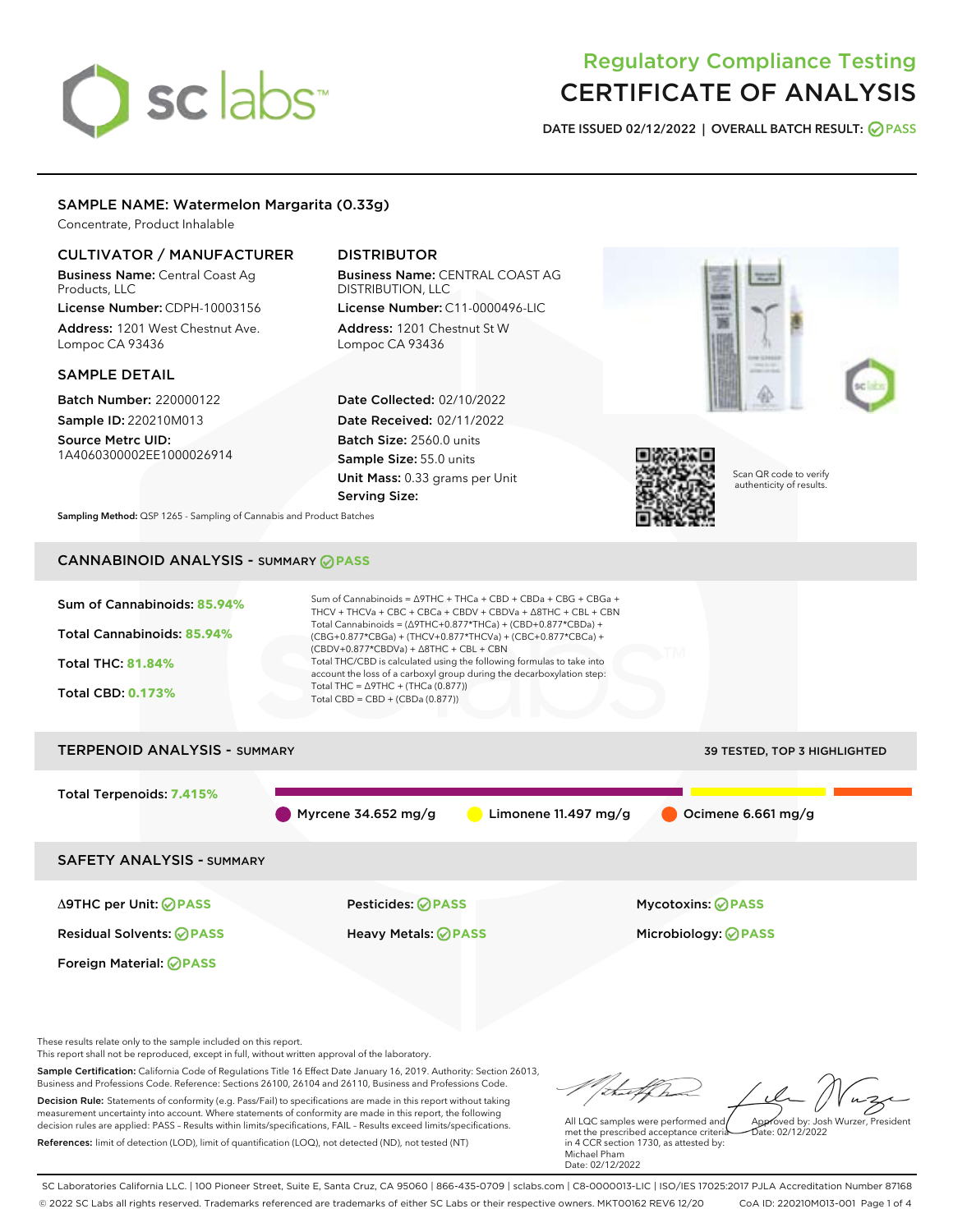



WATERMELON MARGARITA (0.33G) | DATE ISSUED 02/12/2022 | OVERALL BATCH RESULT: @ PASS

#### CANNABINOID TEST RESULTS - 02/11/2022 2 PASS

Tested by high-performance liquid chromatography with diode-array detection (HPLC-DAD). **Method:** QSP 1157 - Analysis of Cannabinoids by HPLC-DAD

#### TOTAL CANNABINOIDS: **85.94%**

Total Cannabinoids (Total THC) + (Total CBD) + (Total CBG) + (Total THCV) + (Total CBC) + (Total CBDV) + ∆8THC + CBL + CBN

TOTAL THC: **81.84%** Total THC (∆9THC+0.877\*THCa)

TOTAL CBD: **0.173%**

Total CBD (CBD+0.877\*CBDa)

TOTAL CBG: 2.908% Total CBG (CBG+0.877\*CBGa)

TOTAL THCV: 0.65% Total THCV (THCV+0.877\*THCVa)

TOTAL CBC: ND Total CBC (CBC+0.877\*CBCa)

TOTAL CBDV: ND Total CBDV (CBDV+0.877\*CBDVa)

| <b>COMPOUND</b>  | LOD/LOQ<br>(mg/g)          | <b>MEASUREMENT</b><br><b>UNCERTAINTY</b><br>(mg/g) | <b>RESULT</b><br>(mg/g) | <b>RESULT</b><br>(%) |
|------------------|----------------------------|----------------------------------------------------|-------------------------|----------------------|
| Δ9THC            | 0.06 / 0.26                | ±28.153                                            | 818.40                  | 81.840               |
| <b>CBG</b>       | 0.06/0.19                  | ±1.146                                             | 29.08                   | 2.908                |
| <b>THCV</b>      | 0.1 / 0.2                  | $\pm 0.32$                                         | 6.5                     | 0.65                 |
| <b>CBN</b>       | 0.1/0.3                    | ±0.14                                              | 2.1                     | 0.21                 |
| <b>CBD</b>       | 0.07/0.29                  | ±0.080                                             | 1.73                    | 0.173                |
| $\triangle$ 8THC | 0.1 / 0.4                  | ±0.13                                              | 1.6                     | 0.16                 |
| <b>THCa</b>      | 0.05/0.14                  | N/A                                                | <b>ND</b>               | <b>ND</b>            |
| <b>THCVa</b>     | 0.07/0.20                  | N/A                                                | <b>ND</b>               | <b>ND</b>            |
| <b>CBDa</b>      | 0.02/0.19                  | N/A                                                | <b>ND</b>               | <b>ND</b>            |
| <b>CBDV</b>      | 0.04 / 0.15                | N/A                                                | <b>ND</b>               | <b>ND</b>            |
| <b>CBDVa</b>     | 0.03/0.53                  | N/A                                                | <b>ND</b>               | <b>ND</b>            |
| <b>CBGa</b>      | 0.1/0.2                    | N/A                                                | <b>ND</b>               | <b>ND</b>            |
| <b>CBL</b>       | 0.06 / 0.24                | N/A                                                | <b>ND</b>               | <b>ND</b>            |
| <b>CBC</b>       | 0.2 / 0.5                  | N/A                                                | <b>ND</b>               | <b>ND</b>            |
| <b>CBCa</b>      | 0.07/0.28                  | N/A                                                | <b>ND</b>               | <b>ND</b>            |
|                  | <b>SUM OF CANNABINOIDS</b> |                                                    | 859.4 mg/g              | 85.94%               |

#### **UNIT MASS: 0.33 grams per Unit**

| ∆9THC per Unit                         | 1100 per-package limit | 270.07 mg/unit  | <b>PASS</b> |
|----------------------------------------|------------------------|-----------------|-------------|
| <b>Total THC per Unit</b>              |                        | 270.07 mg/unit  |             |
| <b>CBD per Unit</b>                    |                        | $0.57$ mg/unit  |             |
| <b>Total CBD per Unit</b>              |                        | $0.57$ mg/unit  |             |
| <b>Sum of Cannabinoids</b><br>per Unit |                        | 283.6 mg/unit   |             |
| <b>Total Cannabinoids</b><br>per Unit  |                        | $283.5$ mg/unit |             |

#### TERPENOID TEST RESULTS - 02/12/2022

Terpene analysis utilizing gas chromatography-flame ionization detection (GC-FID). **Method:** QSP 1192 - Analysis of Terpenoids by GC-FID

| <b>COMPOUND</b>         | LOD/LOQ<br>(mg/g) | <b>MEASUREMENT</b><br><b>UNCERTAINTY</b><br>(mg/g) | <b>RESULT</b><br>(mg/g)                         | <b>RESULT</b><br>(%) |
|-------------------------|-------------------|----------------------------------------------------|-------------------------------------------------|----------------------|
| <b>Myrcene</b>          | 0.008 / 0.025     | ±0.4470                                            | 34.652                                          | 3.4652               |
| Limonene                | 0.005 / 0.016     | ±0.1644                                            | 11.497                                          | 1.1497               |
| Ocimene                 | 0.011 / 0.038     | ±0.2138                                            | 6.661                                           | 0.6661               |
| $\beta$ Caryophyllene   | 0.004 / 0.012     | ±0.1951                                            | 5.481                                           | 0.5481               |
| <b>Terpinolene</b>      | 0.008 / 0.026     | ±0.0707                                            | 3.449                                           | 0.3449               |
| $\alpha$ Pinene         | 0.005 / 0.017     | ±0.0215                                            | 2.501                                           | 0.2501               |
| $\beta$ Pinene          | 0.004 / 0.014     | ±0.0279                                            | 2.427                                           | 0.2427               |
| Linalool                | 0.009/0.032       | ±0.0914                                            | 2.405                                           | 0.2405               |
| $\alpha$ Humulene       | 0.009 / 0.029     | ±0.0446                                            | 1.389                                           | 0.1389               |
| Fenchol                 | 0.010 / 0.034     | ±0.0266                                            | 0.687                                           | 0.0687               |
| Terpineol               | 0.016 / 0.055     | ±0.0345                                            | 0.562                                           | 0.0562               |
| trans-β-Farnesene       | 0.008 / 0.025     | ±0.0185                                            | 0.521                                           | 0.0521               |
| <b>Nerolidol</b>        | 0.009 / 0.028     | ±0.0163                                            | 0.259                                           | 0.0259               |
| Camphene                | 0.005 / 0.015     | ±0.0027                                            | 0.234                                           | 0.0234               |
| Guaiol                  | 0.009 / 0.030     | ±0.0105                                            | 0.222                                           | 0.0222               |
| $\alpha$ Bisabolol      | 0.008 / 0.026     | ±0.0109                                            | 0.205                                           | 0.0205               |
| <b>Borneol</b>          | 0.005 / 0.016     | ±0.0066                                            | 0.158                                           | 0.0158               |
| $\alpha$ Phellandrene   | 0.006 / 0.020     | ±0.0021                                            | 0.154                                           | 0.0154               |
| Valencene               | 0.009 / 0.030     | ±0.0101                                            | 0.147                                           | 0.0147               |
| Fenchone                | 0.009/0.028       | ±0.0037                                            | 0.128                                           | 0.0128               |
| 3 Carene                | 0.005 / 0.018     | ±0.0017                                            | 0.118                                           | 0.0118               |
| $\alpha$ Terpinene      | 0.005 / 0.017     | ±0.0017                                            | 0.115                                           | 0.0115               |
| $\gamma$ Terpinene      | 0.006 / 0.018     | ±0.0013                                            | 0.078                                           | 0.0078               |
| Citronellol             | 0.003 / 0.010     | ±0.0026                                            | 0.053                                           | 0.0053               |
| Caryophyllene<br>Oxide  | 0.010 / 0.033     | ±0.0022                                            | 0.047                                           | 0.0047               |
| Sabinene                | 0.004 / 0.014     | N/A                                                | <loq< th=""><th><loq< th=""></loq<></th></loq<> | <loq< th=""></loq<>  |
| p-Cymene                | 0.005 / 0.016     | N/A                                                | <loq< th=""><th><loq< th=""></loq<></th></loq<> | <loq< th=""></loq<>  |
| Sabinene Hydrate        | 0.006 / 0.022     | N/A                                                | <loq< th=""><th><loq< th=""></loq<></th></loq<> | <loq< th=""></loq<>  |
| Eucalyptol              | 0.006 / 0.018     | N/A                                                | <b>ND</b>                                       | ND                   |
| (-)-Isopulegol          | 0.005 / 0.016     | N/A                                                | <b>ND</b>                                       | <b>ND</b>            |
| Camphor                 | 0.006 / 0.019     | N/A                                                | ND                                              | ND                   |
| Isoborneol              | 0.004 / 0.012     | N/A                                                | <b>ND</b>                                       | ND                   |
| Menthol                 | 0.008 / 0.025     | N/A                                                | <b>ND</b>                                       | <b>ND</b>            |
| Nerol                   | 0.003 / 0.011     | N/A                                                | ND                                              | ND                   |
| $R-(+)$ -Pulegone       | 0.003 / 0.011     | N/A                                                | ND                                              | ND                   |
| Geraniol                | 0.002 / 0.007     | N/A                                                | <b>ND</b>                                       | <b>ND</b>            |
| <b>Geranyl Acetate</b>  | 0.004 / 0.014     | N/A                                                | ND                                              | ND                   |
| $\alpha$ Cedrene        | 0.005 / 0.016     | N/A                                                | <b>ND</b>                                       | ND                   |
| Cedrol                  | 0.008 / 0.027     | N/A                                                | <b>ND</b>                                       | ND                   |
| <b>TOTAL TERPENOIDS</b> |                   |                                                    | 74.150 mg/g                                     | 7.415%               |

SC Laboratories California LLC. | 100 Pioneer Street, Suite E, Santa Cruz, CA 95060 | 866-435-0709 | sclabs.com | C8-0000013-LIC | ISO/IES 17025:2017 PJLA Accreditation Number 87168 © 2022 SC Labs all rights reserved. Trademarks referenced are trademarks of either SC Labs or their respective owners. MKT00162 REV6 12/20 CoA ID: 220210M013-001 Page 2 of 4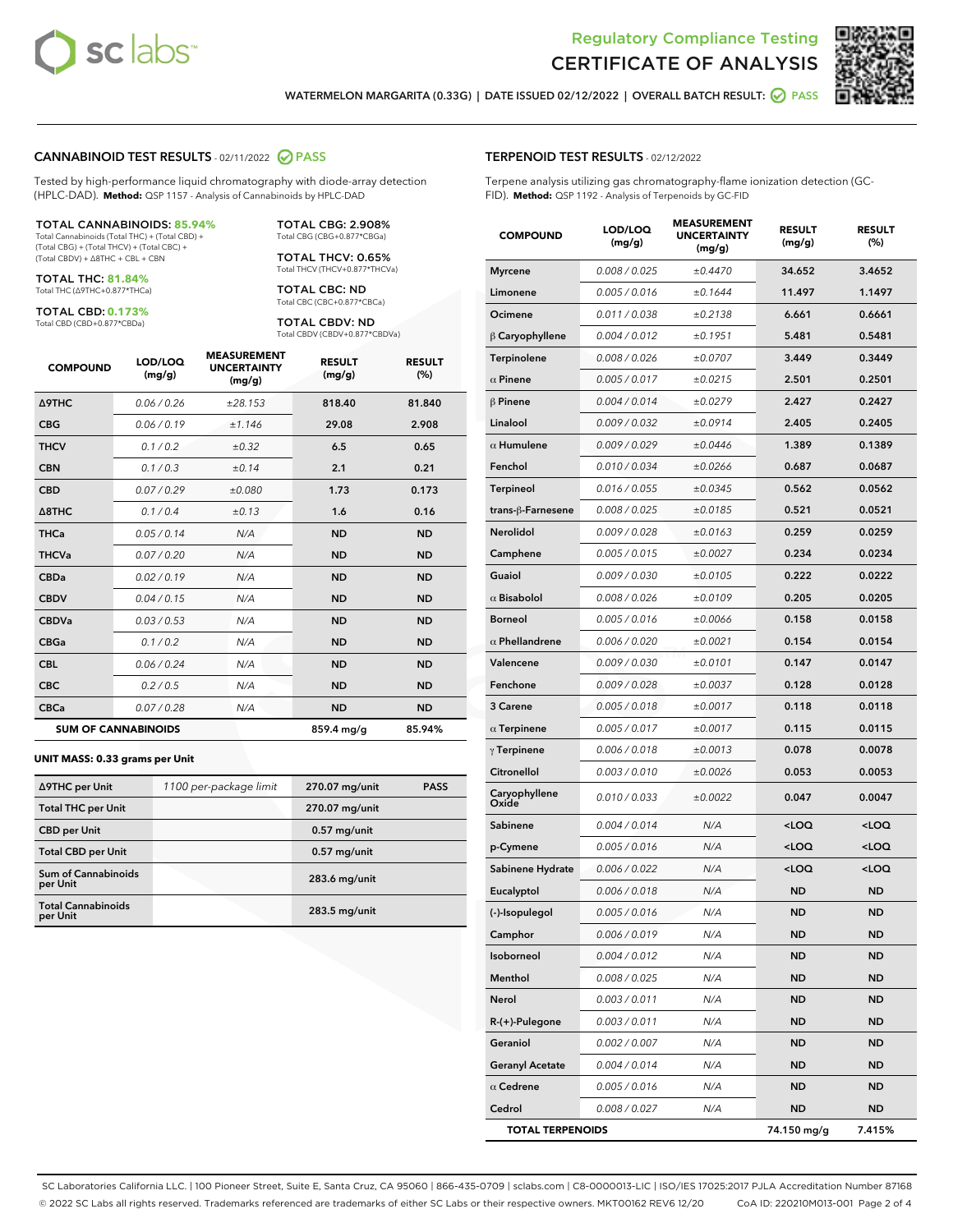



WATERMELON MARGARITA (0.33G) | DATE ISSUED 02/12/2022 | OVERALL BATCH RESULT: @ PASS

# CATEGORY 1 PESTICIDE TEST RESULTS - 02/11/2022 2 PASS

Pesticide and plant growth regulator analysis utilizing high-performance liquid chromatography-mass spectrometry (HPLC-MS) or gas chromatography-mass spectrometry (GC-MS). \*GC-MS utilized where indicated. **Method:** QSP 1212 - Analysis of Pesticides and Mycotoxins by LC-MS or QSP 1213 - Analysis of Pesticides by GC-MS

| <b>COMPOUND</b>             | LOD/LOQ<br>$(\mu g/g)$ | <b>ACTION</b><br><b>LIMIT</b><br>$(\mu g/g)$ | <b>MEASUREMENT</b><br><b>UNCERTAINTY</b><br>$(\mu g/g)$ | <b>RESULT</b><br>$(\mu g/g)$ | <b>RESULT</b> |
|-----------------------------|------------------------|----------------------------------------------|---------------------------------------------------------|------------------------------|---------------|
| Aldicarb                    | 0.03 / 0.08            | $\ge$ LOD                                    | N/A                                                     | <b>ND</b>                    | <b>PASS</b>   |
| Carbofuran                  | 0.02 / 0.05            | $\ge$ LOD                                    | N/A                                                     | <b>ND</b>                    | <b>PASS</b>   |
| Chlordane*                  | 0.03 / 0.08            | $\ge$ LOD                                    | N/A                                                     | <b>ND</b>                    | <b>PASS</b>   |
| Chlorfenapyr*               | 0.03/0.10              | $\ge$ LOD                                    | N/A                                                     | <b>ND</b>                    | <b>PASS</b>   |
| Chlorpyrifos                | 0.02 / 0.06            | $\ge$ LOD                                    | N/A                                                     | <b>ND</b>                    | <b>PASS</b>   |
| Coumaphos                   | 0.02 / 0.07            | $\ge$ LOD                                    | N/A                                                     | <b>ND</b>                    | <b>PASS</b>   |
| Daminozide                  | 0.02 / 0.07            | $\ge$ LOD                                    | N/A                                                     | <b>ND</b>                    | <b>PASS</b>   |
| <b>DDVP</b><br>(Dichlorvos) | 0.03/0.09              | $\ge$ LOD                                    | N/A                                                     | <b>ND</b>                    | <b>PASS</b>   |
| Dimethoate                  | 0.03 / 0.08            | $>$ LOD                                      | N/A                                                     | <b>ND</b>                    | <b>PASS</b>   |
| Ethoprop(hos)               | 0.03/0.10              | $\ge$ LOD                                    | N/A                                                     | <b>ND</b>                    | <b>PASS</b>   |
| Etofenprox                  | 0.02/0.06              | $>$ LOD                                      | N/A                                                     | <b>ND</b>                    | <b>PASS</b>   |
| Fenoxycarb                  | 0.03 / 0.08            | $\geq$ LOD                                   | N/A                                                     | <b>ND</b>                    | <b>PASS</b>   |
| Fipronil                    | 0.03 / 0.08            | $>$ LOD                                      | N/A                                                     | <b>ND</b>                    | <b>PASS</b>   |
| Imazalil                    | 0.02 / 0.06            | $\ge$ LOD                                    | N/A                                                     | <b>ND</b>                    | <b>PASS</b>   |
| <b>Methiocarb</b>           | 0.02 / 0.07            | $\ge$ LOD                                    | N/A                                                     | <b>ND</b>                    | <b>PASS</b>   |
| Methyl<br>parathion         | 0.03/0.10              | $\ge$ LOD                                    | N/A                                                     | <b>ND</b>                    | <b>PASS</b>   |
| <b>Mevinphos</b>            | 0.03/0.09              | $\ge$ LOD                                    | N/A                                                     | <b>ND</b>                    | <b>PASS</b>   |
| Paclobutrazol               | 0.02 / 0.05            | $\ge$ LOD                                    | N/A                                                     | <b>ND</b>                    | <b>PASS</b>   |
| Propoxur                    | 0.03/0.09              | $\ge$ LOD                                    | N/A                                                     | <b>ND</b>                    | <b>PASS</b>   |
| Spiroxamine                 | 0.03 / 0.08            | $\ge$ LOD                                    | N/A                                                     | <b>ND</b>                    | <b>PASS</b>   |
| Thiacloprid                 | 0.03/0.10              | $\ge$ LOD                                    | N/A                                                     | <b>ND</b>                    | <b>PASS</b>   |

#### CATEGORY 2 PESTICIDE TEST RESULTS - 02/11/2022 2 PASS

| <b>COMPOUND</b>          | LOD/LOO<br>$(\mu g/g)$ | <b>ACTION</b><br>LIMIT<br>$(\mu g/g)$ | <b>MEASUREMENT</b><br><b>UNCERTAINTY</b><br>$(\mu g/g)$ | <b>RESULT</b><br>$(\mu g/g)$ | <b>RESULT</b> |
|--------------------------|------------------------|---------------------------------------|---------------------------------------------------------|------------------------------|---------------|
| Abamectin                | 0.03/0.10              | 0.1                                   | N/A                                                     | <b>ND</b>                    | <b>PASS</b>   |
| Acephate                 | 0.02/0.07              | 0.1                                   | N/A                                                     | <b>ND</b>                    | <b>PASS</b>   |
| Acequinocyl              | 0.02/0.07              | 0.1                                   | N/A                                                     | <b>ND</b>                    | <b>PASS</b>   |
| Acetamiprid              | 0.02 / 0.05            | 0.1                                   | N/A                                                     | <b>ND</b>                    | <b>PASS</b>   |
| Azoxystrobin             | 0.02/0.07              | 0.1                                   | N/A                                                     | <b>ND</b>                    | <b>PASS</b>   |
| <b>Bifenazate</b>        | 0.01 / 0.04            | 0.1                                   | N/A                                                     | <b>ND</b>                    | <b>PASS</b>   |
| <b>Bifenthrin</b>        | 0.02 / 0.05            | 3                                     | N/A                                                     | <b>ND</b>                    | <b>PASS</b>   |
| <b>Boscalid</b>          | 0.03/0.09              | 0.1                                   | N/A                                                     | <b>ND</b>                    | <b>PASS</b>   |
| Captan                   | 0.19/0.57              | 0.7                                   | N/A                                                     | <b>ND</b>                    | <b>PASS</b>   |
| Carbaryl                 | 0.02/0.06              | 0.5                                   | N/A                                                     | <b>ND</b>                    | <b>PASS</b>   |
| Chlorantranilip-<br>role | 0.04/0.12              | 10                                    | N/A                                                     | <b>ND</b>                    | <b>PASS</b>   |
| Clofentezine             | 0.03/0.09              | 0.1                                   | N/A                                                     | <b>ND</b>                    | <b>PASS</b>   |

# CATEGORY 2 PESTICIDE TEST RESULTS - 02/11/2022 continued

| <b>COMPOUND</b>               | LOD/LOQ<br>(µg/g) | <b>ACTION</b><br>LIMIT<br>$(\mu g/g)$ | <b>MEASUREMENT</b><br><b>UNCERTAINTY</b><br>$(\mu g/g)$ | <b>RESULT</b><br>(µg/g) | <b>RESULT</b> |
|-------------------------------|-------------------|---------------------------------------|---------------------------------------------------------|-------------------------|---------------|
| Cyfluthrin                    | 0.12 / 0.38       | 2                                     | N/A                                                     | <b>ND</b>               | <b>PASS</b>   |
| Cypermethrin                  | 0.11 / 0.32       | 1                                     | N/A                                                     | <b>ND</b>               | <b>PASS</b>   |
| Diazinon                      | 0.02 / 0.05       | 0.1                                   | N/A                                                     | ND                      | <b>PASS</b>   |
| Dimethomorph                  | 0.03 / 0.09       | 2                                     | N/A                                                     | ND                      | <b>PASS</b>   |
| Etoxazole                     | 0.02 / 0.06       | 0.1                                   | N/A                                                     | ND                      | <b>PASS</b>   |
| Fenhexamid                    | 0.03 / 0.09       | 0.1                                   | N/A                                                     | ND                      | <b>PASS</b>   |
| Fenpyroximate                 | 0.02 / 0.06       | 0.1                                   | N/A                                                     | <b>ND</b>               | <b>PASS</b>   |
| Flonicamid                    | 0.03 / 0.10       | 0.1                                   | N/A                                                     | <b>ND</b>               | <b>PASS</b>   |
| Fludioxonil                   | 0.03 / 0.10       | 0.1                                   | N/A                                                     | <b>ND</b>               | <b>PASS</b>   |
| Hexythiazox                   | 0.02 / 0.07       | 0.1                                   | N/A                                                     | <b>ND</b>               | <b>PASS</b>   |
| Imidacloprid                  | 0.04 / 0.11       | 5                                     | N/A                                                     | <b>ND</b>               | <b>PASS</b>   |
| Kresoxim-methyl               | 0.02 / 0.07       | 0.1                                   | N/A                                                     | <b>ND</b>               | <b>PASS</b>   |
| <b>Malathion</b>              | 0.03 / 0.09       | 0.5                                   | N/A                                                     | <b>ND</b>               | <b>PASS</b>   |
| Metalaxyl                     | 0.02 / 0.07       | $\overline{c}$                        | N/A                                                     | <b>ND</b>               | <b>PASS</b>   |
| Methomyl                      | 0.03 / 0.10       | $\mathcal{I}$                         | N/A                                                     | <b>ND</b>               | <b>PASS</b>   |
| Myclobutanil                  | 0.03/0.09         | 0.1                                   | N/A                                                     | <b>ND</b>               | <b>PASS</b>   |
| <b>Naled</b>                  | 0.02 / 0.07       | 0.1                                   | N/A                                                     | <b>ND</b>               | <b>PASS</b>   |
| Oxamyl                        | 0.04 / 0.11       | 0.5                                   | N/A                                                     | ND                      | <b>PASS</b>   |
| Pentachloronitro-<br>benzene* | 0.03/0.09         | 0.1                                   | N/A                                                     | ND                      | <b>PASS</b>   |
| Permethrin                    | 0.04 / 0.12       | 0.5                                   | N/A                                                     | ND                      | <b>PASS</b>   |
| Phosmet                       | 0.03 / 0.10       | 0.1                                   | N/A                                                     | <b>ND</b>               | <b>PASS</b>   |
| Piperonylbu-<br>toxide        | 0.02 / 0.07       | 3                                     | N/A                                                     | <b>ND</b>               | <b>PASS</b>   |
| Prallethrin                   | 0.03 / 0.08       | 0.1                                   | N/A                                                     | <b>ND</b>               | <b>PASS</b>   |
| Propiconazole                 | 0.02 / 0.07       | 0.1                                   | N/A                                                     | <b>ND</b>               | <b>PASS</b>   |
| Pyrethrins                    | 0.04 / 0.12       | 0.5                                   | N/A                                                     | <b>ND</b>               | <b>PASS</b>   |
| Pyridaben                     | 0.02 / 0.07       | 0.1                                   | N/A                                                     | ND                      | <b>PASS</b>   |
| Spinetoram                    | 0.02 / 0.07       | 0.1                                   | N/A                                                     | ND                      | <b>PASS</b>   |
| Spinosad                      | 0.02 / 0.07       | 0.1                                   | N/A                                                     | ND                      | <b>PASS</b>   |
| Spiromesifen                  | 0.02 / 0.05       | 0.1                                   | N/A                                                     | ND                      | <b>PASS</b>   |
| Spirotetramat                 | 0.02 / 0.06       | 0.1                                   | N/A                                                     | ND                      | <b>PASS</b>   |
| Tebuconazole                  | 0.02 / 0.07       | 0.1                                   | N/A                                                     | <b>ND</b>               | <b>PASS</b>   |
| Thiamethoxam                  | 0.03 / 0.10       | 5                                     | N/A                                                     | ND                      | <b>PASS</b>   |
| Trifloxystrobin               | 0.03 / 0.08       | 0.1                                   | N/A                                                     | <b>ND</b>               | <b>PASS</b>   |

SC Laboratories California LLC. | 100 Pioneer Street, Suite E, Santa Cruz, CA 95060 | 866-435-0709 | sclabs.com | C8-0000013-LIC | ISO/IES 17025:2017 PJLA Accreditation Number 87168 © 2022 SC Labs all rights reserved. Trademarks referenced are trademarks of either SC Labs or their respective owners. MKT00162 REV6 12/20 CoA ID: 220210M013-001 Page 3 of 4